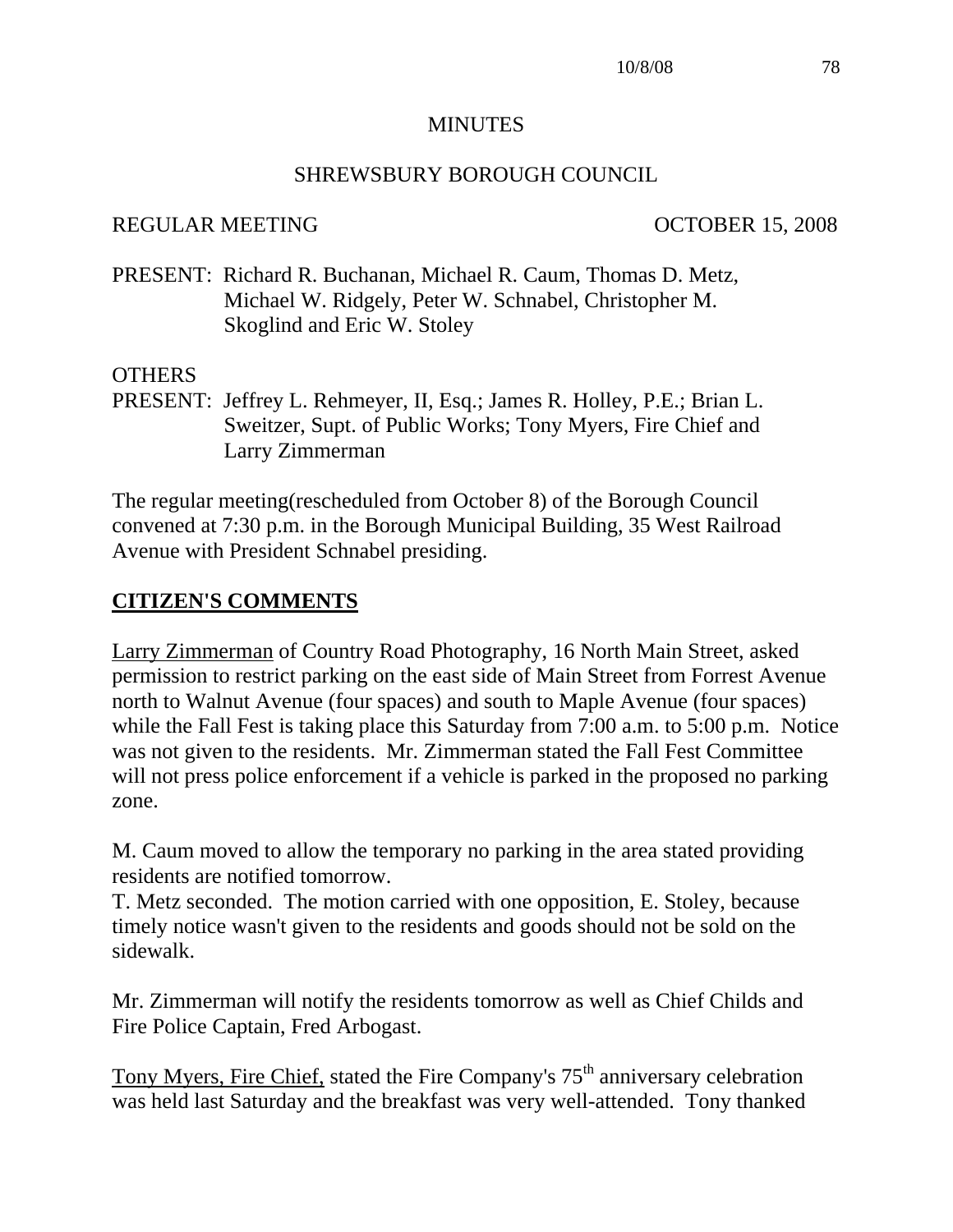Council for purchasing the new radios for the fire company at a cost of \$25,000.00. The switch-over will be the end of November.

# **APPROVAL OF MINUTES**

E. Stoley moved to approve the minutes of the September 10 meeting.

R. Buchanan seconded. The motion carried with all in favor.

# **APPROVAL OF EXPENDITURES AND REPORT OF ACCOUNTS**

M. Ridgely moved to approve the expenditures and report of accounts for July and August.

E. Stoley seconded. The motion carried with all in favor.

# **BILL LIST**

The bill list for September was presented: General account: check numbers 9133 thru 9191; Water account: check numbers 4061 thru 4075; Sewer account: check numbers 3919 thru 3938; Highway Aid account: check number 774.

E. Stoley moved to approve the bill list for September.

C. Skoglind seconded. The motion carried with all in favor.

# **SUBDIVISION AND LAND DEVELOPMENT BUSINESS**

# **Southern Regional Police Department** – Richard R. Buchanan

The population portion of the budget is divided as follows: Shrewsbury Borough 37.8%; New Freedom Borough 42.8% and Glen Rock Borough 19.4%. New Freedom Borough is proposing a peer-to-peer review be done of the police department which basically comes back as to whether the current number of officers is sufficient. A separate manpower study would be available also. Buck stated New Freedom Borough would like the Police Commission to hire another officer. Currently, there are 11 full-time officers and one part-time officer to cover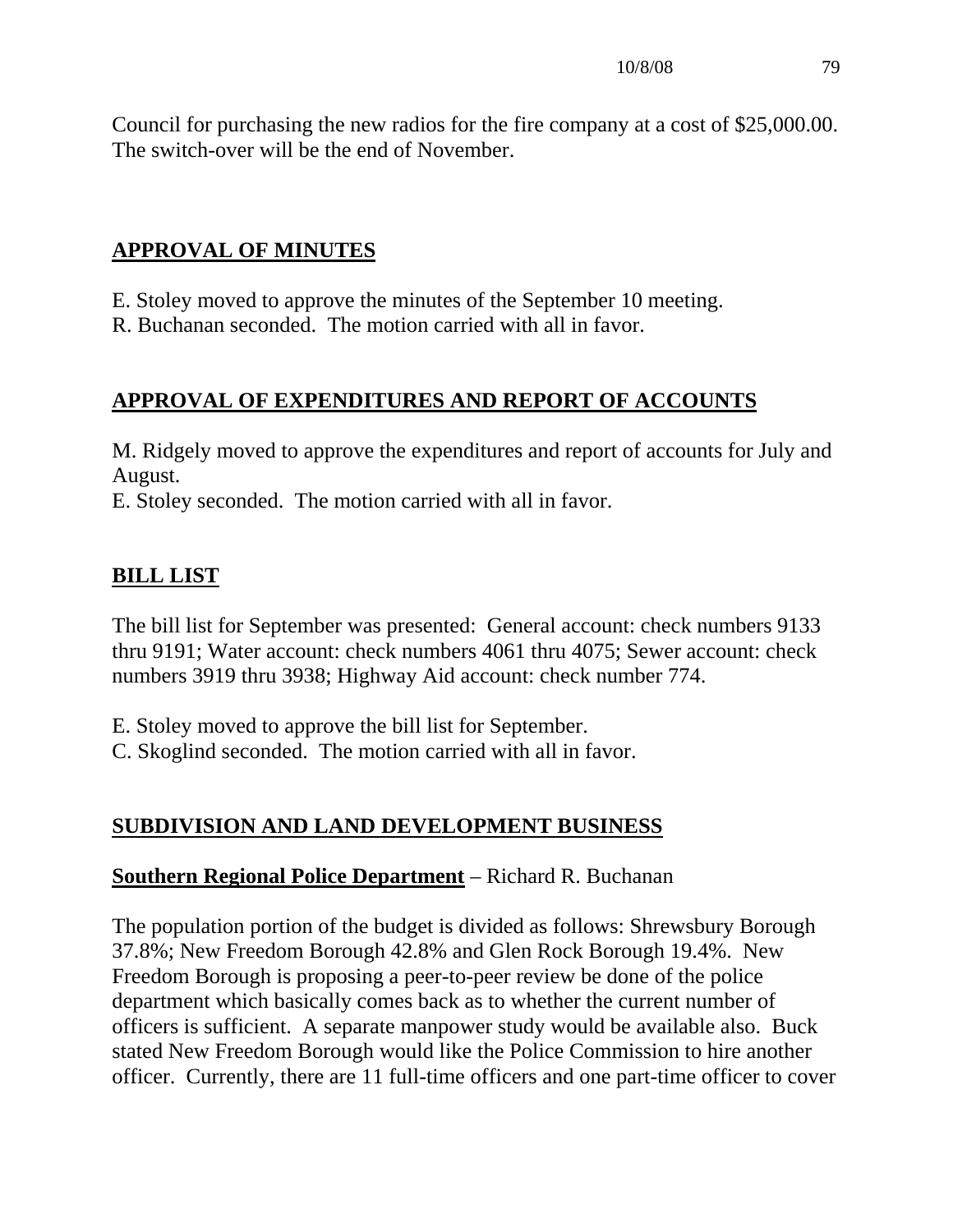approximately ten thousand citizens. It was stated the State Police have 56 officers to cover York County so our ratio of officers to citizens is good. Council saw no value to the study and we can't afford the manpower increase. The current cost per capita is \$123.89 which will be \$132.79 per capita for 2009.

# **Codes Enforcement**

# Zoning Ordinance Violation Cassidy Way

The Secretary stated that the property owner will comply with the Zoning Ordinance and limit the number of birds to four, which will be moved to the basement.

# **Water & Sewer** – Richard R. Buchanan

# York Water Emergency Connection

B. Sweitzer met with a representative from the York Water Company regarding an emergency connection at the northern end of the Borough. The Public Works Department will extend our water line 200 feet and the York Water Company will install a fire hydrant at the Borough/Township line. The emergency connection will be above ground with a meter and ten feet of pipe.

# The Lube Center Oil Violation

The Lube Center has been billed for its discharge of oil into the sewer system. The business is currently pumping all oil and clean up to bulk tanks that are pumped out periodically. Manifests have been received from the hauler.

## Landscaping Business Exceeding EDUs

The business on West Clearview Drive is still exceeding the one EDU and has promised to make arrangements with the York Water Company for the purchase of bulk water. The business owes two water and sewer EDUs.

## Onion Boulevard Fire Line

Recently, a leak occurred at Southern Die Casters on a Friday and in order for the Public Works Department to shut the water off, every business connected to the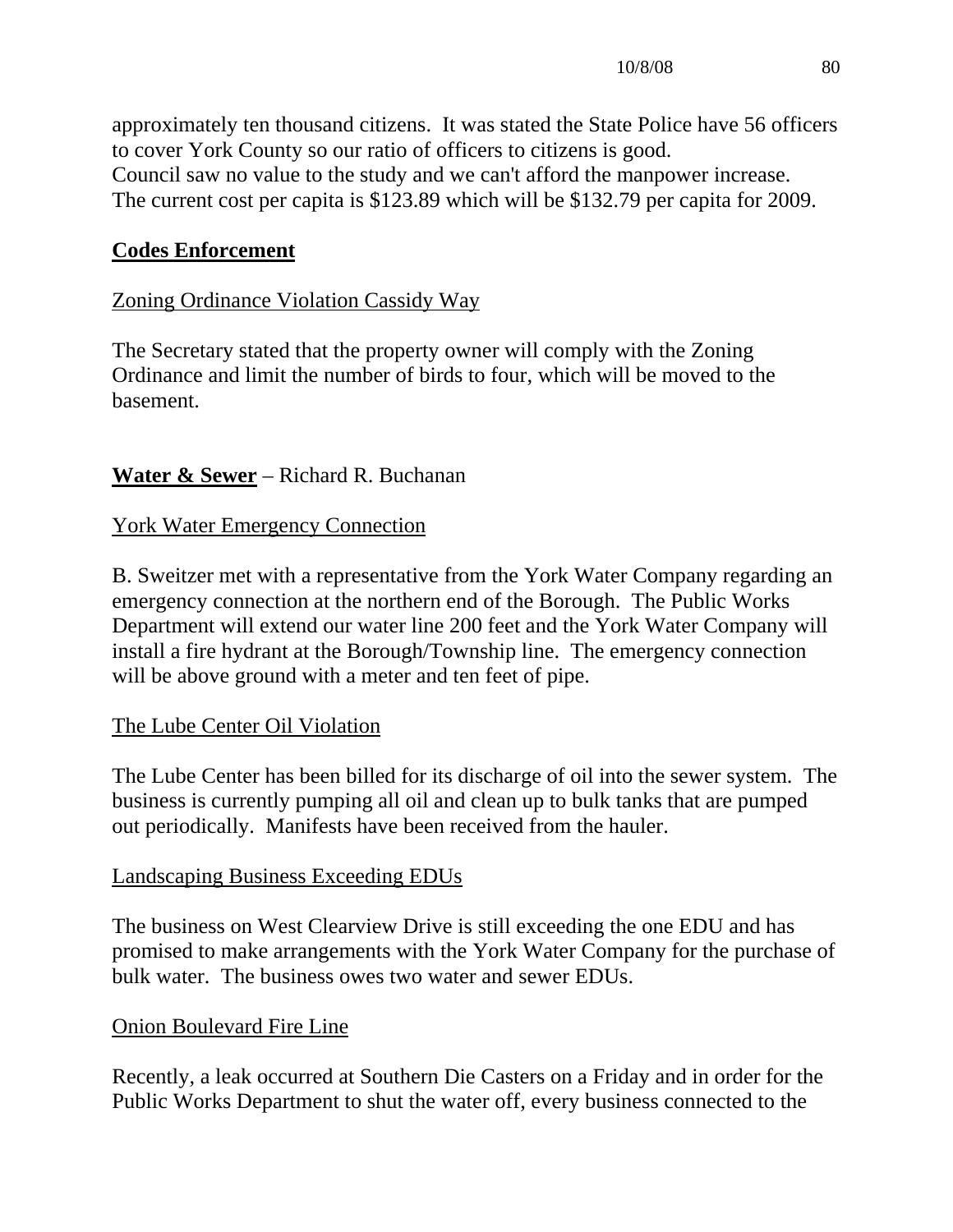fire line would be without water. Southern Die Casters made the repair that evening. Currently, the fire line is not metered. There are three hydrants along Onion Boulevard. B. Sweitzer stated he needs to check who is connected to the fire line and how the connection is made. Eng. Holley offered to assist Brian in informing property owners they need to separate the fire line from the water service and we also need a point of contact in case the line needs to be shut down for leaks, etc. The Borough owns up to the valve pit and Brian was authorized to replace the valves and whatever else needs to be replaced in the pit.

# **Public Roads& Lighting** – Christopher M. Skoglind

## Snow Plow Bids

One bid was received: Aquatic Resource Restoration Company in the amount of \$100.00 per hour which is less than last year's bid. ARRC also included a price for salting and cindering, which is not necessary.

C. Skoglind moved to award the bid to Aquatic Resource Restoration Company at the hourly rate of \$100.00 for snow plowing only. M. Ridgely seconded. The motion carried with all in favor.

## Lutheran Social Services Sign

Lutheran Social Services had requested a Hidden Entrance sign be placed on Main Street to alert motorists of slow moving vehicles. The York County Traffic Engineer responded the sign would have little or no purpose because the entrance is not hidden and the sign would serve to slow no one. If safety is the concern, the suggestion to create a pull-off or turning lane would be the correct course of action. E. Stoley stated he is concerned a precedent would be set if the Borough erects a sign not warranted by the County Traffic Engineer just because someone offers to pay for the sign.

Lutheran Social Services should install a turning lane.

# Adopt Ordinance #2008-4 to Adopt Streets in the Valley View Grove Development

The 2009 liquid fuels money has been received from Cornerstone Development.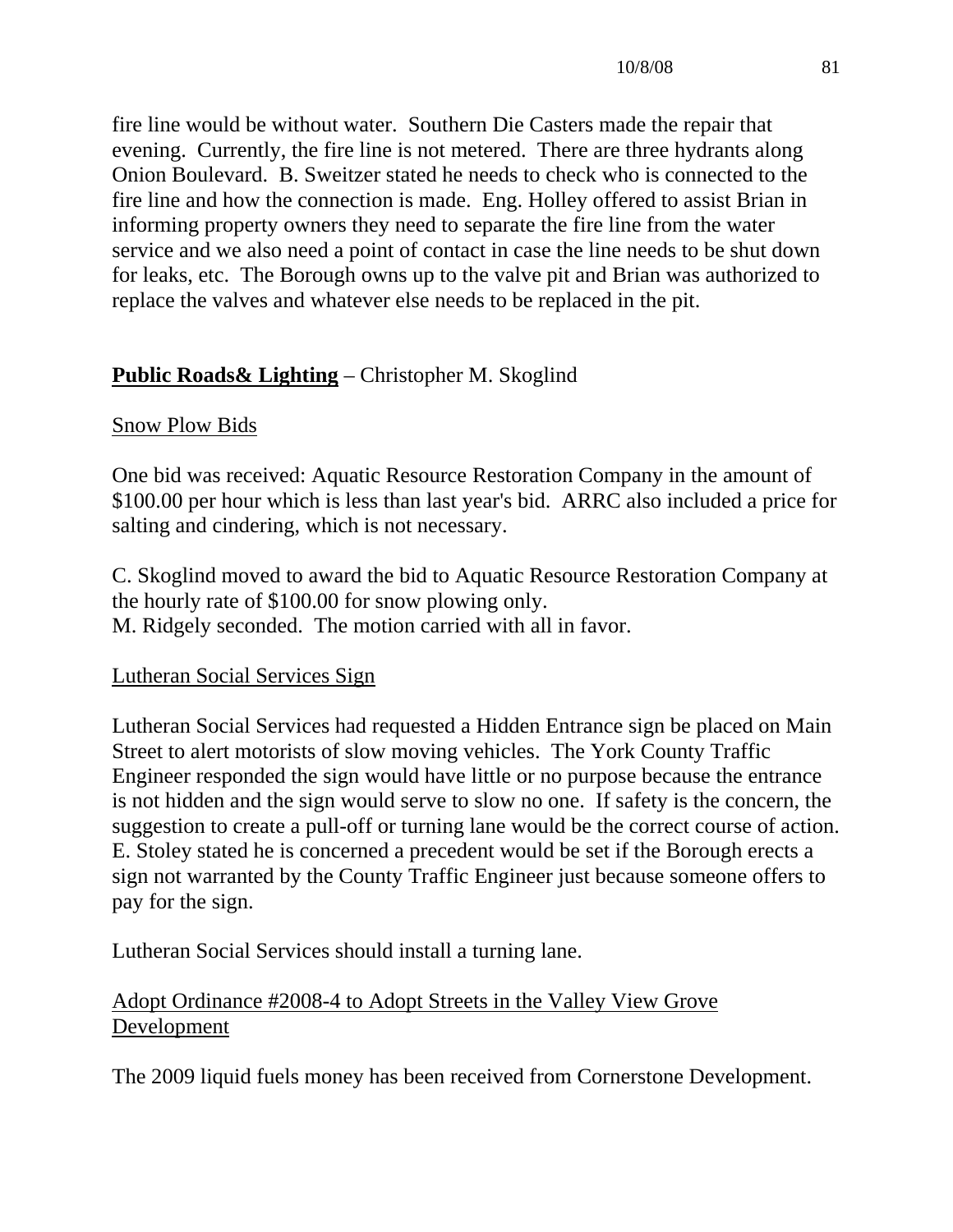C. Skoglind moved to adopt Ordinance #2008-4 to adopt Tree Hollow Drive and Hazelnut Court.

| M. Ridgely seconded. Roll call vote: Buchanan |         | yes, in favor |
|-----------------------------------------------|---------|---------------|
|                                               | Caum    | yes, in favor |
|                                               | Metz    | yes, in favor |
|                                               | Ridgely | yes, in favor |

| <b>INICLZ</b> | yes, ili tavoi |
|---------------|----------------|
| Ridgely       | yes, in favor  |
| Skoglind      | yes, in favor  |
| Stoley        | yes, in favor  |
| Schnabel      | yes, in favor  |

## Met Ed Pole At Fire Company

Met Ed will be replacing the pole at the intersection of West Forrest Avenue and North Sunset Drive.

## **Public Lands & Buildings and Finance** – Michael W. Ridgely

## Groundhog Problem

The homeowners in Shrewsbury Township who live next to the new Borough garage at the cemetery are complaining about the number of groundhogs in the neighborhood. There are too many holes (100) for just the Borough to trap and not all holes are on our property.

## Credit Card Limit

The Borough previously had a credit card with a limit of \$10,000.00 and when the bank was purchased by Susquehanna Bank, a new application had to be submitted. The card is used for small items where we don't have an account and for emergency items. Three written quotes are required for purchases between \$4,000.00 and \$10,000.00.

M. Ridgely moved that the Secretary, Cindy L. Bosley, be authorized to apply for a credit card with card holders being Cindy L. Bosley and Brian L. Sweitzer and with Cindy L. Bosley being the authorized contact. E. Stoley seconded. The motion carried with all in favor.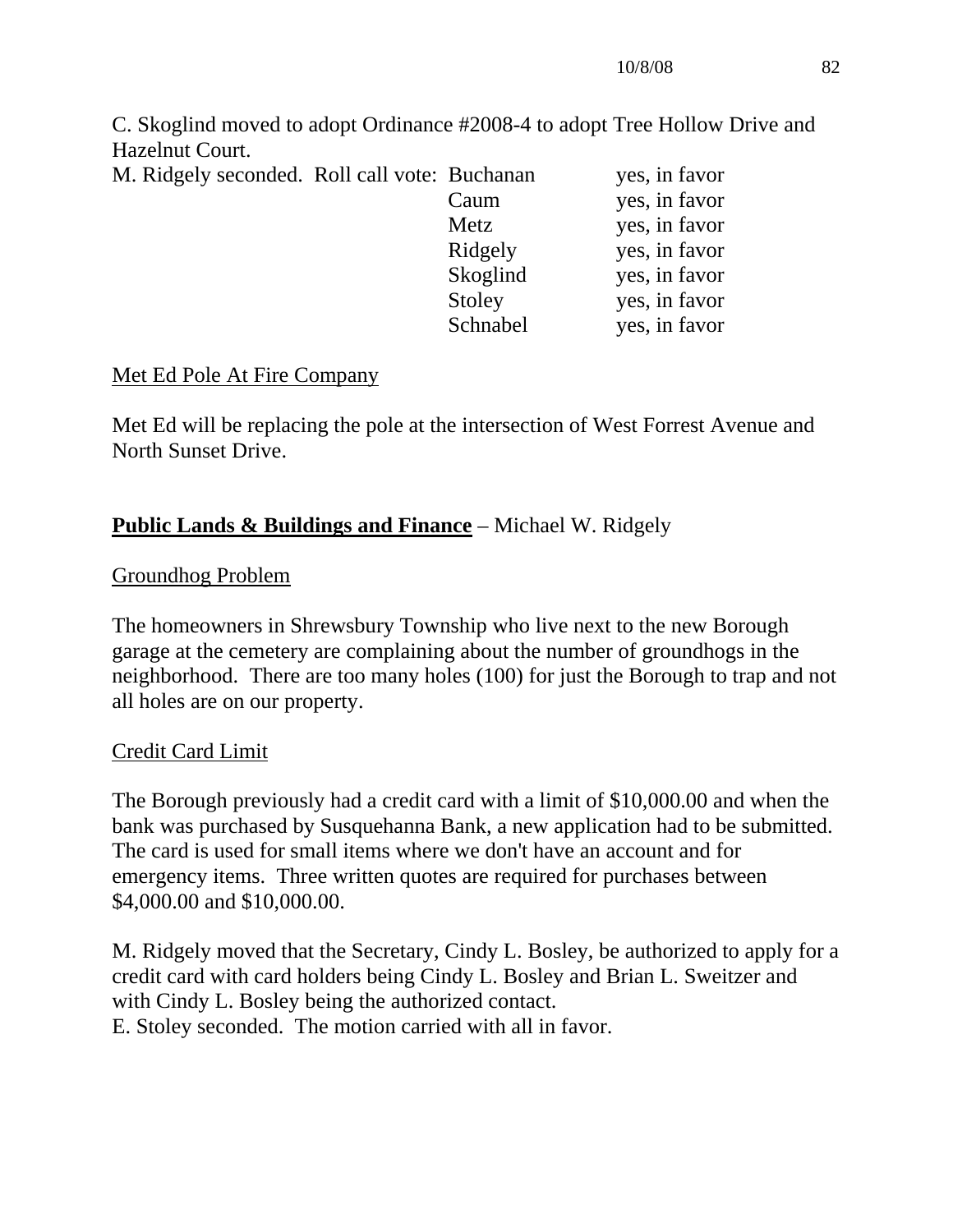# **ENGINEER'S REPORT**

# Recommendation of Payment for Road Work

Eng. Holley submitted the final recommendation of payment to Shiloh Contractors for the 2008 road work in the amount of \$8,515.81.

## Sludge Ordinance

Since Shrewsbury Township passed a sludge ordinance, some of the permitted farms in the Township are not available for disposing of sludge. New Freedom Borough is budgeting funds for a lawsuit, which will increase our sewage treatment costs at the plant.

# **SOLICITOR'S REPORT**

## Adopt Ordinance #2008-3 Pertaining to Sidewalks

E. Stoley moved to adopt Ordinance #2008-3.

R. Buchanan seconded. Roll call vote: F

| R. Buchanan seconded. Roll call vote: | <b>Buchanan</b> | yes, in favor |
|---------------------------------------|-----------------|---------------|
|                                       | Caum            | yes, in favor |
|                                       | Metz            | yes, in favor |
|                                       | Ridgely         | yes, in favor |
|                                       | Skoglind        | yes, in favor |
|                                       | Stoley          | yes, in favor |
|                                       | Schnabel        | yes, in favor |

### New Refuse Agreement

E. Stoley moved that the President and Secretary execute the five-year refuse contract with Penn Waste.

M. Caum and C. Skoglind seconded. The motion carried with all in favor.

## 21 South Hill Street

Mr. Miller has defaulted again on his reimbursement of legal fees. A letter was sent to Mr. Miller's attorney.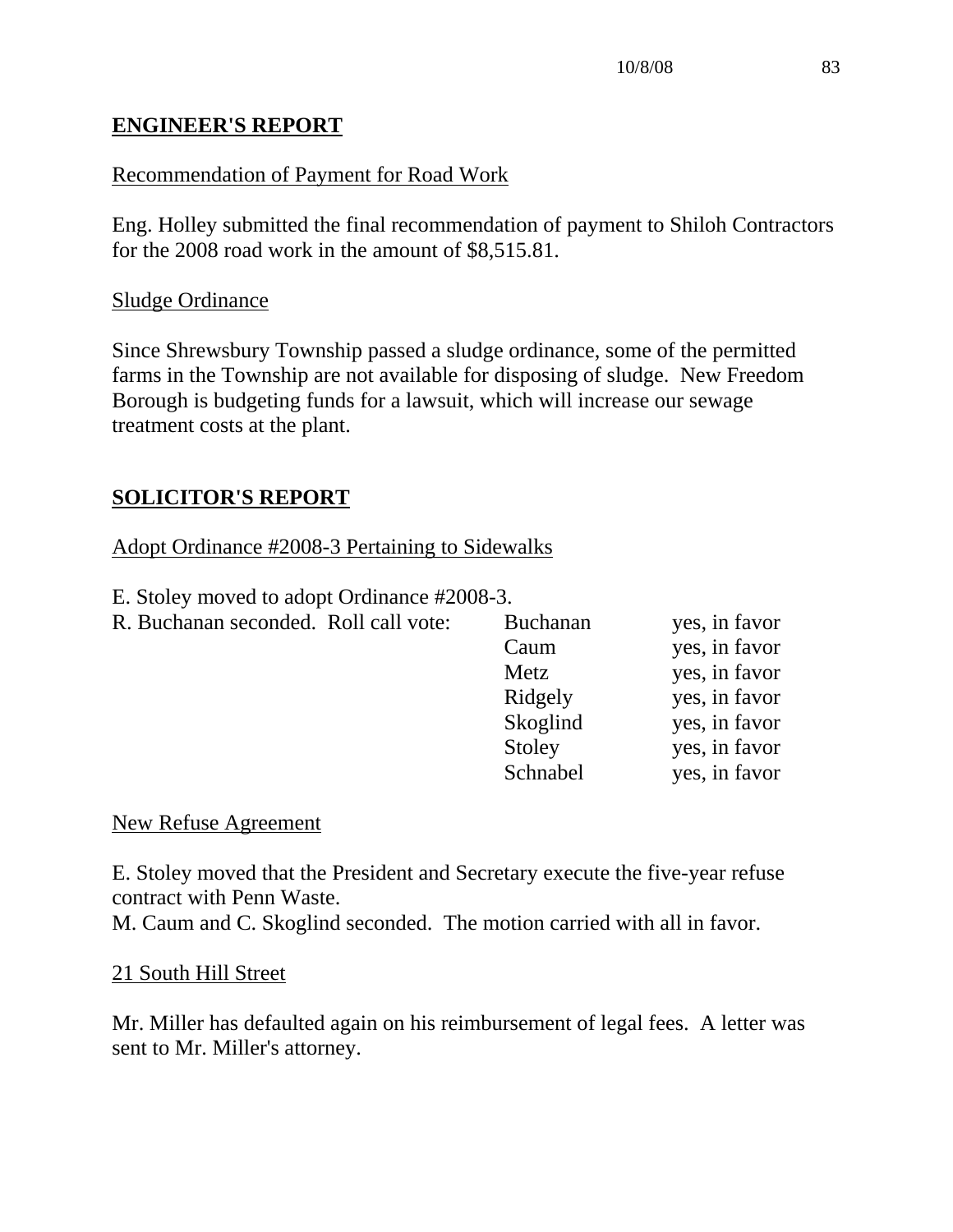M. Ridgley moved to authorize Sol. Rehmeyer begin enforcement of the lien unless a satisfactory response is received by the end of the month. R. Buchanan seconded. The motion carried with all in favor.

# **Public Safety, Welfare and Personnel** – Michael R. Caum

# **Secretary's Report** – Cindy L. Bosley

## York County Boroughs Association Meeting

The annual meeting will be held on November 1.

## Tree Lighting

The tree lighting and food drive will be Sunday, December 7 at 6:00 p.m.

## **York Area Tax Bureau** – Thomas D. Metz

T. Metz stated he has a copy of the 2009 budget.

# **Subdivision, Land Development and Zoning** – Eric W. Stoley

**Planning Commission** – Eric W. Stoley

## **UNFINISHED BUSINESS**

## **NEW BUSINESS**

## Schedule Year-End Meeting

The meeting will be Monday, December 29 at 7:00 p.m.

## Review S.P.C.A. 2009 Contract

E. Stoley moved to approve the 2009 contract with the S.P.C.A. T. Metz seconded. The motion carried with all in favor.